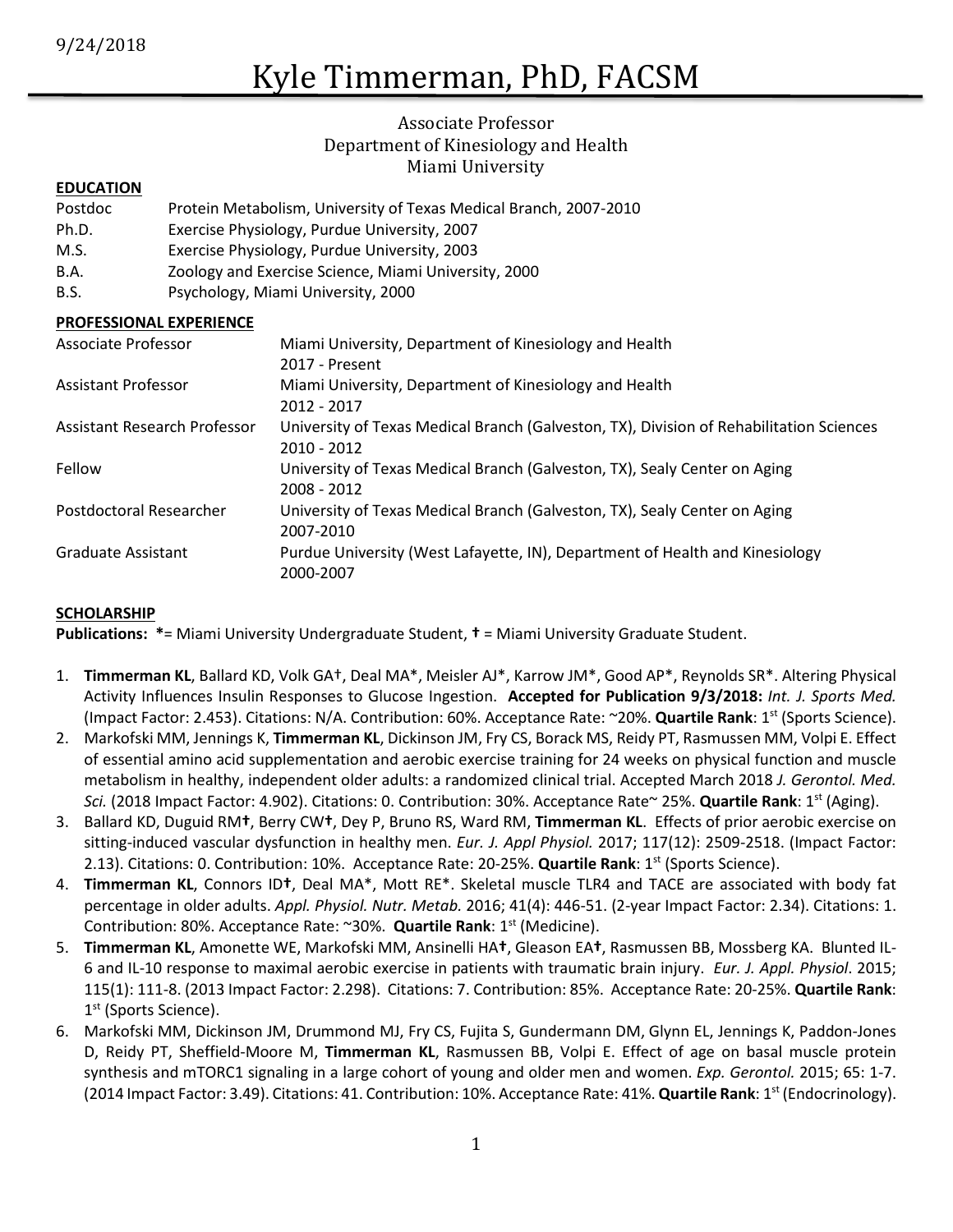- 7. Reidy PT, Walker DK, Dickinson JM, Gundermann DM, Drummond MJ, **Timmerman KL**, Cope MB, Mukherjea R, Jennings K, Volpi E, Rasmussen BB. Soy-dairy protein blend and whey protein ingestion after resistance exercise increases amino acid transport and transporter expression in human skeletal muscle. *J. Appl. Physiol*. 2014; 116(11): 1353-64. (2013 Impact Factor: 3.4). Citations: 48. Contribution: 15%. Acceptance Rate: 30-34%. **Quartile Rank**: 1st (Physiology).
- 8. **Timmerman KL** and Volpi E. Endothelial function and the regulation of muscle protein anabolism in older adults. *Nutr Metab Cardiovasc Dis.* 2013; Dec(23 Suppl 1):S44-50. (2012 Impact Factor: 3.978). Citations: 27. Contribution: 90%. Acceptance Rate: 20%. **Quartile Rank**: 1<sup>st</sup> (Endocrinology, Diabetes and Metabolism).
- 9. Markofski MM, Carillo AE, **Timmerman KL**, Jennings K, Coen PM, Pence BD, Flynn MG. Exercise training modifies ghrelin and adiponectin concentrations and is related to inflammation in older adults. *J Gerontol A Biol Sci Med Sci*. 2013; [Epub ahead of print]. (2012 Impact Factor: 4.314). Citations: 29. Contribution: 33%. Acceptance rate: ~25%. **Quartile Rank**: 1<sup>st</sup> (Aging).
- 10. Drummond MJ, **Timmerman KL**, Markofski MM, Walker DK, Dickinson JM, Jamaluddin M, Brasier AR, Rasmussen BB, Volpi E. Short-term bed rest increases TLR4 and IL-6 expression in skeletal muscle of older adults. *Am J Physiol Regul Integr Comp Physiol*. 2013; 305(3):R216-23. (2012 Impact Factor: 3.284). Citations: 53. Contribution: 45%. Acceptance Rate: No data provided by this journal. **Quartile Rank**: 1<sup>st</sup> (Physiology)
- 11. Glynn EL, Fry CS, **Timmerman KL**, Drummond MJ, Volpi E, Rasmussen BB. Addition of carbohydrate or alanine to an essential amino acid mixture does not enhance human skeletal muscle protein anabolism. *J Nutr*. 2013; 143(3):307- 14. (2012 Impact Factor: 4.2). Citations: 44. Contribution: 33%. Acceptance Rate: ~25%. **Quartile Rank**: 1st (Nutrition and Dietetics).
- 12. Reidy PT, Walker DK, Dickinson JM, Gundermann DM, Drummond MJ, **Timmerman KL**, Fry CS, Borack MS, Cope MB, Mukherjea R, Jennings K, Volpi E, Rasmussen BB. Protein blend ingestion following resistance exercise promotes human muscle protein synthesis. *J Nutr*. 2013;143(4): 410-6. (2012 Impact Factor: 4.2). Citations: 107. Contribution: 10%. Acceptance Rate: ~25%. Quartile Rank: 1<sup>st</sup> (Nutrition and Dietetics).
- 13. Dickinson JM, Drummond MJ, Fry CS, Gundermann DM, Walker DK, **Timmerman KL**, Volpi E, Rasmussen BB. Rapamycin does not affect post-absorptive protein metabolism in human skeletal muscle. *Metabolism: Clinical and Experiemental*. 2013;62(1): 144-51. (2012 Impact Factor: 3.096). Citations: 12. Contribution: 10%. Acceptance Rate: No data provided by this journal. **Quartile Rank**: 1st (Endocrinology, Diabetes and Metabolism).
- 14. Fry CS, Drummond MJ, Glynn EL, Dickinson JM, Gundermann DM, **Timmerman KL**, Walker DK, Volpi E, Rasmussen BB. Skeletal muscle autophagy and protein breakdown are similar in younger and older adults. *J Gerontol A Biol Sci Med Sci*. 2012; 68(5): 599-607. (2012 Impact Factor: 4.314). Citations: 97. Contribution: 10%. Acceptance Rate: ~25%. **Quartile Rank**: 1<sup>st</sup> (Aging).
- 15. Walker DK, Fry CS, Drummond MJ, Dickinson JM, **Timmerman KL**, Gundermann DM, Jennings K, Volpi E, Rasmussen BB. PAX7+ satellite cells in young and older adults following resistance exercise. *Muscle Nerve*. 2012;46(1):51-9. (2012 Impact Factor: 2.314). Citations: 30. Contribution: 15%. Acceptance Rate: ~33%. **Quartile Rank**: 2nd (Physiology).
- 16. **Timmerman KL**, Dhanani S, Glynn EL, Fry CS, Drummond MJ, Rasmussen BB, and Volpi E. A moderate increase in physical activity enhances nutritive flow and the muscle protein anabolic response to a mixed meal in older adults. *Am J Clin Nutr*. 2012;95(6):1403-12. (2012 Impact Factor: 6.5). Citations: 88. Contribution: 75%. Acceptance Rate: ~25%. **Quartile Rank**: 1st (Nutrition and Dietetics).
- 17. Gundermann DM, Fry CS, Dickinson JM, Walker DK, **Timmerman KL,** Drummond MJ, Volpi E, Rasmussen BB. Reactive hyperemia is not responsible for stimulating muscle protein synthesis following blood flow restriction exercise. *J Appl Physiol*. 2012;112(9):1520-8. (2012 Impact Factor: 3.484). Citations: 61. Contribution: 15%. Acceptance Rate: 30-34%. **Quartile Rank**: 1<sup>st</sup> (Physiology).
- 18. Drummond MJ, Dickinson JM, Fry CS, Walker DK, Gundermann DM, Reidy PT, **Timmerman KL**, Markofski MM, Paddon-Jones D, Rasmussen BB, Volpi E. Bed rest impairs skeletal muscle amino acid transporter expression, mTORC1 signaling, and protein synthesis in response to essential amino acids in older adults. *Am J Physiol Endocrinol Metab*. 2012; 302(9):E1113-22. (2012 Impact Factor: 4.514). Citations: 125. Contribution: 15%. Acceptance Rate: ~30%. **Quartile Rank**: 1<sup>st</sup> (Endocrinology, Diabetes and Metabolism).
- 19. Walker DK, Dickinson JM, **Timmerman KL**, Drummond MJ, Reidy PT, Fry CS, Gundermann DM, Rasmussen BB. Exercise, Amino Acids and Aging in the Control of Human Muscle Protein Synthesis. *Med Sci Sports Exerc*. 2011;43(12):2249-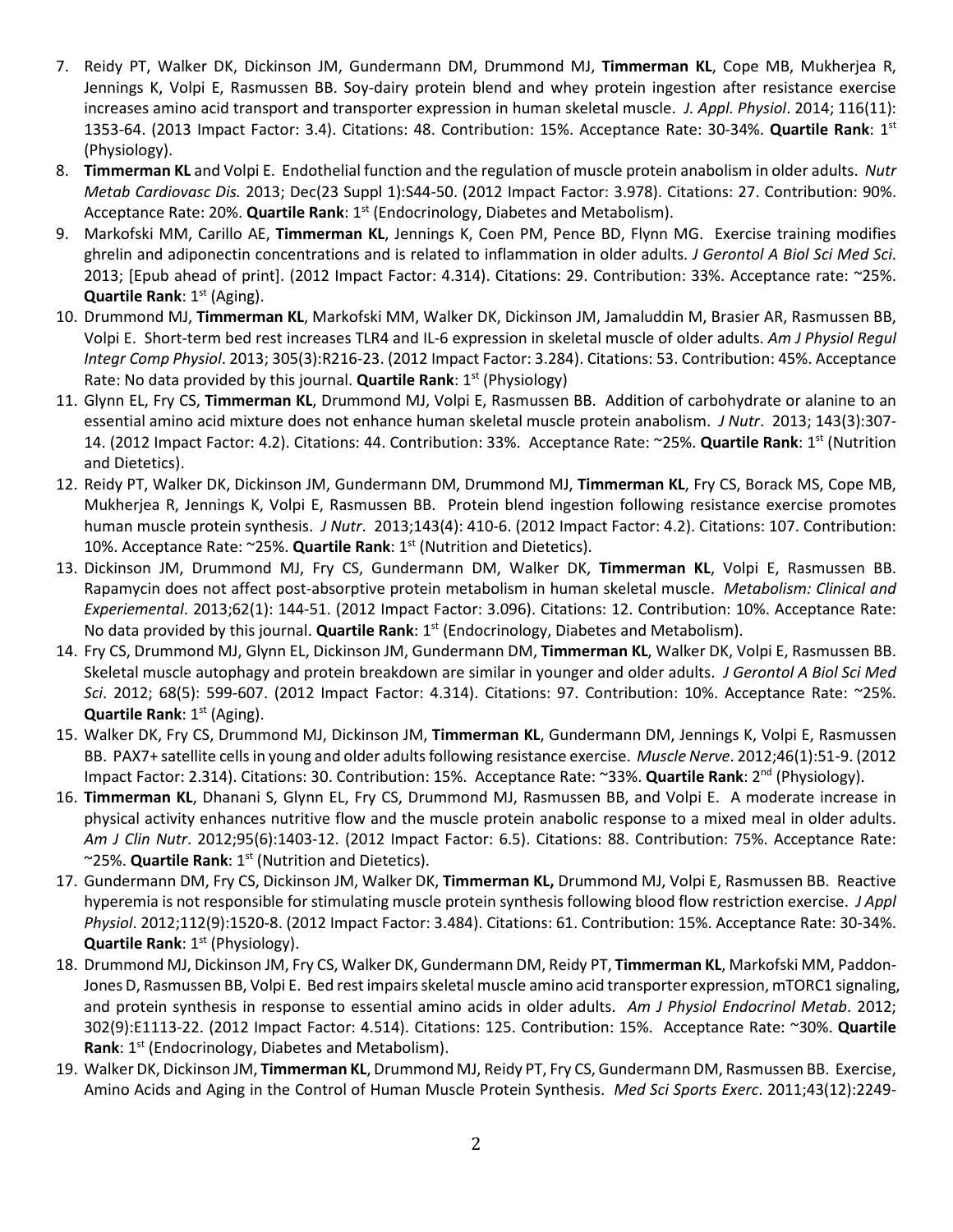58. (2011 Impact Factor: 4.1) Citations: 122. Contribution: 30%. Acceptance Rate: 23%. **Quartile Rank**: 1st (Sports Science).

- 20. Drummond MJ, Fry CS, Glynn EL, **Timmerman KL**, Dickinson JM, Walker DK, Gundermann DM, Volpi E, Rasmussen BB. Skeletal Muscle Amino Acid Transporter Expression is Increased in Young and Older Adults Following Resistance Exercise. *J Appl Physiol*. 2011;111(1):135-42. (2011 Impact Factor: 3.753). Citations: 77. Contribution: 15%. Acceptance Rate: 30-34%. **Quartile Rank**: 1<sup>st</sup> (Physiology).
- 21. Dickinson JM, Fry CS, Drummond MJ, Gundermann DM, Walker DK, Glynn EL, **Timmerman KL**, Dhanani S, Volpi E, Rasmussen BB. Mammalian target of rapamycin complex 1 activation is required for the stimulation of human skeletal muscle protein synthesis by essential amino acids. *J Nutr*. 2011; 141(5):856-62. (2011 Impact Factor: 3.916). Citations: 167. Contribution: 10%. Acceptance Rate: ~25%. **Quartile Rank**: 1<sup>st</sup> (Nutrition and Dietetics).
- 22. Fry CS, Drummond MJ, Glynn EL, Dickinson JM, Gundermann DM, **Timmerman KL**, Walker DK, Dhanani S, Volpi E, Rasmussen BB. Aging impairs contraction-induced human skeletal muscle mTORC1 signaling and protein synthesis. *Skeletal Muscle*. 2011;1(1):11. (2011 Impact Factor: 3.5). Citations: 212. Contribution: 15%. Acceptance Rate: 49%. **Quartile Rank: 1st (Orthopedics and Sports Medicine).**
- 23. **Timmerman KL**, Rasmussen BB. Does a Reduction in Anabolic Signaling Contribute to Muscle Wasting in Chronic Heart Failure? *J Appl Physiol*. 2011;110(4):869-70. (2011 Impact Factor: 3.753). Citations: 4. Contribution: 75%. Acceptance Rate: 30-34%. **Quartile Rank**: 1<sup>st</sup> (Physiology).
- 24. Glynn EL, Fry CS, Drummond MJ, **Timmerman KL**, Dhanani S, Volpi E, Rasmussen BB. Excess leucine intake enhances muscle anabolic signaling but not net protein anabolism in young men and women. *J Nutr*. 2010 Nov;140(11):1970-6. (2010 Impact Factor: 3.916). Citations: 174. Contribution: 25%. Acceptance Rate: ~25%. **Quartile Rank**: 1st (Nutrition and Dietetics).
- 25. **Timmerman KL**, Lee JL, Fujita S, Dhanani S, Dreyer HC, Fry CS, Drummond MJ,Sheffield-Moore M, Rasmussen BB, Volpi E. Pharmacological vasodilation improves insulin-stimulated muscle protein anabolism but not glucose utilization in older adults. *Diabetes*. 2010;59(11):2764-71. (2011 Impact Factor: 8.3). Citations: 96. Contribution: 70%. Acceptance Rate: ~30%. **Quartile Rank**: 1<sup>st</sup> (Endocrinology, Diabetes and Metabolism).
- 26. **Timmerman KL,** Lee JL, Dreyer HC, Dhanani S, Glynn EL, Fry CS, Drummond MJ, Sheffield-Moore M, Rasmussen BB, and Volpi E (2010). Insulin stimulates skeletal muscle protein synthesis via an indirect mechanism involving endothelial-dependent vasodilation and mTORC1 signaling. *J Clin Endocrinol Metab*: 95(8):3848-57. (2012 Impact Factor: 6.43). Citations: 117. Contribution: 65%. Acceptance Rate: ~25%. **Quartile Rank**: 1st (Endocrinology, Diabetes and Metabolism).
- 27. Fry CS, Glynn EL, Drummond MJ, **Timmerman KL**, Fujita S, Abe T, Dhanani S, Volpi E, Rasmussen BB. Blood flow restriction exercise stimulates mTORC1 signaling and muscle protein synthesis in older men. *J Appl Physiol*: 2010;108(5):1199-209. (2010 Impact Factor: 4.232). Citations: 236. Contribution: 20%. Acceptance Rate: 30-34%. **Quartile Rank**: 1<sup>st</sup> (Physiology).
- 28. Drummond MJ, Glynn EL, Fry CS, **Timmerman KL**, Volpi E, Rasmussen BB. An increase in essential amino acid availability upregulates amino acid transporter expression in human skeletal muscle. *Am. J. Physiol. Endocrinol. Metab.* 2010;298(5): E1011-8. (2010 Impact Factor: 4.686). Citations: 155. Contribution: 20%. Acceptance Rate: ~30%. **Quartile Rank**: 1<sup>st</sup> (Endocrinology, Diabetes and Metabolism).
- 29. Phillips MD, Flynn MG, McFarlin BK, Stewart LK, **Timmerman KL** (2010). Resistance training at eight-repetition maximum reduces the inflammatory milieu in elderly women. *Med Sci Sports Exerc*. 2010;42(2): 314-25. (2011 Impact Factor: 4.1). Citations: 82. Contribution: 20%. Acceptance Rate: 23%. **Quartile Rank**: 1<sup>st</sup> (Sports Science).
- 30. Fujita S, Glynn EL, **Timmerman KL**, Rasmussen BB, Volpi E (2009). Supraphysiological hyperinsulinaemia is necessary to stimulate skeletal muscle protein anabolism in older adults: evidence of a true age-related insulin resistance of muscle protein metabolism. *Diabetologia*. 2009;52(9):1889-98. (2009 Impact Factor: 6.551). Citations: 91. Contribution: 30%. Acceptance Rate: <15%. **Quartile Rank**: 1st (Endocrinology, Diabetes and Metabolism).
- 31. Drummond MJ, Fry CS, Glynn EL, Dreyer HC, Dhanani S, **Timmerman KL**, Volpi E, Rasmussen BB. Rapamycin administration in humans blocks the contraction-induced increase in skeletal muscle protein synthesis. *J Physiol*. 2009; 587(Pt 7):1535-46. (2010 Impact Factor: 5.1). Citations: 304. Contribution: 10%. Acceptance Rate: 28%.**Quartile Rank**: 1<sup>st</sup> (Physiology).
- 32. **Timmerman KL**, Flynn MG, Coen PM, and Markofski MM. Exercise training-induced lowering of inflammatory (CD14+CD16+) monocytes: a role in the anti-inflammatory influence of exercise? *J Leukoc Biol*. 2008;84(5): 1271-8.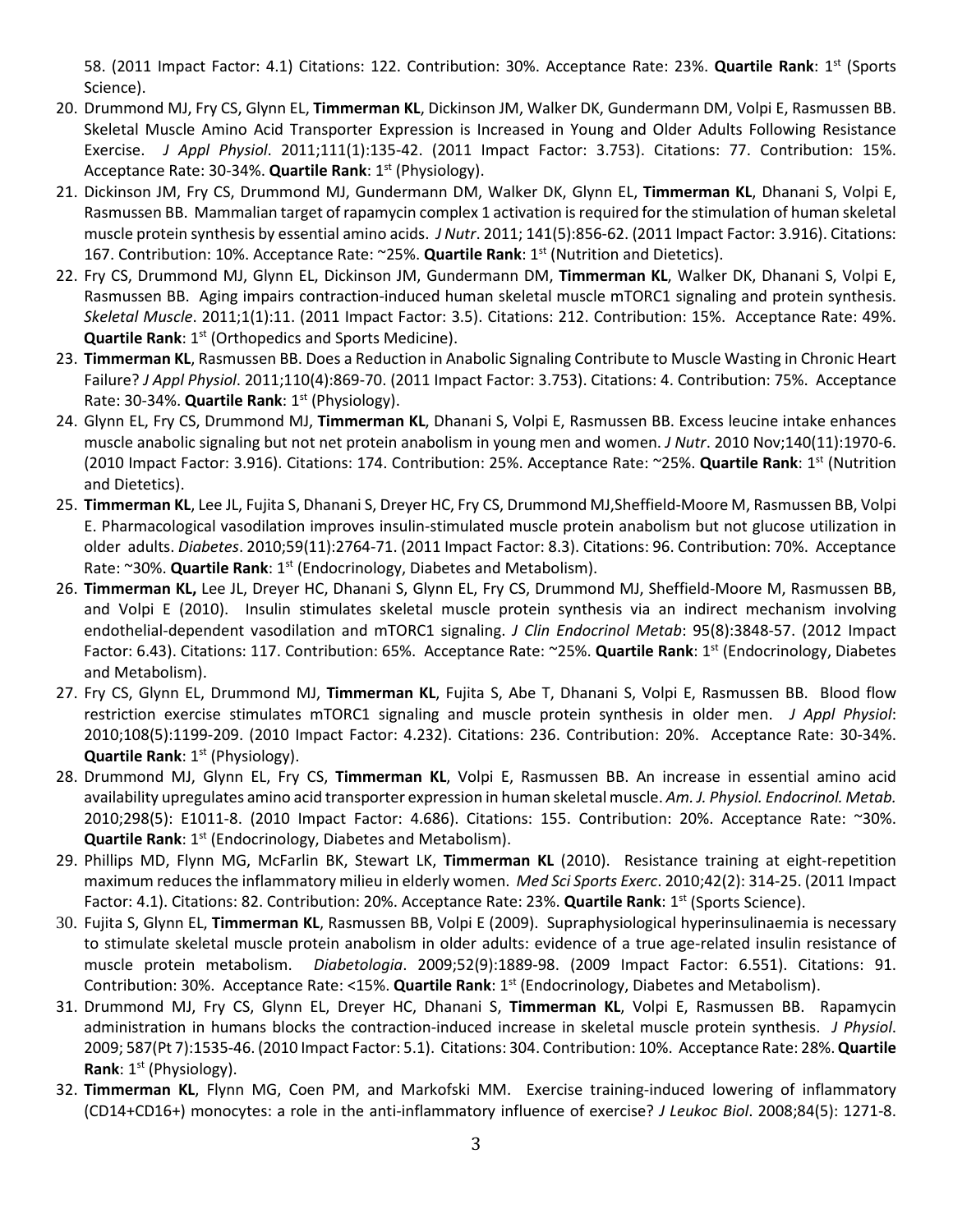(2008 Impact Factor: 4.605). Citations: 203. Contribution: 65%. Acceptance Rate: No data provided by this journal. **Quartile Rank**: 1<sup>st</sup> (Immunology).

- 33. **Timmerman KL** and Volpi. Amino acid metabolism and regulatory effects in aging. *Current Opinions in Clinical Nutrition and Metabolic Care*. 2008;11(1):45-9. (Impact Factor: 4.519). Citations: 72. Contribution: 80%. Acceptance Rate: **Invited Submissions Only**. **Quartile Rank**: 1st (Nutrition and Dietetics).
- 34. Phillips MD, Flynn MG, McFarlin BK, Stewart LK, **Timmerman KL**, Ji H. Resistive exercise blunts LPS-stimulated TNF-α and IL-1β. *International Journal of Sports Medicine*. 2008;29(2):102-9. Citations: 26. Contribution: 20%. Acceptance Rate: No data provided by this journal. Acceptance Rate: 21%. **Quartile Rank**: 1<sup>st</sup> (Orthopedics and Sports Medicine).
- 35. Stewart LK, Flynn MG, Campbell WW, Craig BA, Robinson JP, **Timmerman KL**, McFarlin BK, Coen PM, Talbert E. The influence of exercise training on inflammatory cytokines and C-reactive protein. *Med Sci Sports Exerc*. 2007;39(10):1714-9. Citations: 285. Contribution: 20%. Acceptance Rate: 23%. **Quartile Rank**: 1st (Sports Medicine).
- 36. McFarlin BK, Flynn MG, Mahon AK, Stewart LK, **Timmerman KL**, Lyle RM, Campbell WW. Energy Restriction with Different Protein Quantities and Source in Postmenopausal Women: Implications for Innate Immunity. *Obesity*. 2006;14(7):1211-8. Citations: 7. Contribution: 15%. Acceptance Rate: ~30%. **Quartile Rank**: 1st (Endocrinology, Diabetes and Metabolism).
- 37. McFarlin, BK, Flynn MG, Campbell WW, Craig BA, Robinson JP, Stewart LK, **Timmerman KL**, Coen PA. Physical activity status, but not age, influences inflammatory biomarkers and toll-like receptor 4. *Journal of Gerontology: Medical Sciences*. 2006;61A(4):388-393. Citations: 172. Contribution: 15%. Acceptance Rate: ~23%. **Quartile Rank**: 1st (Aging).
- 38. McFarlin BK, Flynn MG, Phillips MD, Stewart LK, **Timmerman KL**. Chronic resistance exercise training improves natural killer cell activity in older women. *The Journals of Gerontology. Series A, Biological Sciences and Medical Sciences*. 2005;60(10):1315-8. Citations: 78. Contribution: 15%. Acceptance Rate: ~25%. **Quartile Rank**: 1st (Aging).
- 39. Stewart LK, Flynn MG, Campbell WW, Craig BA, Robinson JP, McFarlin BK, **Timmerman KL**, Coen PM, Felker J, Talbert E. Influence of exercise training and age on CD14+ cell-surface expression of toll-like receptor 2 and 4. *Brain Behav Immun*. 2005;19(5):389-97. Citations: 178. Contribution: 15%. Acceptance Rate: ~35%. **Quartile Rank**: 1st (Immunology).
- 40. McFarlin BK, Flynn MG, Campbell WW, Stewart LK, **Timmerman KL**. TLR4 is lower in resistance-trained older women and related to inflammatory cytokines. *Med Sci Sports Exerc*. 2004;36(11):1876-83. Citations: 130. Contribution: 15%. Acceptance Rate: 23%. Quartile Rank: 1<sup>st</sup> (Sports Science).
- 41. McFarlin BK, Flynn MG, Stewart LK, **Timmerman KL**. Carbohydrate intake during endurance exercise increases natural killer cell responsiveness to IL-2. *J Appl Physiol*. 2004;96:271-275. Citations: 50. Contribution: 15%. Acceptance Rate: 30-34%. **Quartile Rank**: 1<sup>st</sup> (Physiology).
- 42. Flynn MG, McFarlin BK., Phillips MD, Stewart LK, **Timmerman KL**. Toll-like receptor 4 and CD14 mRNA expression are lower in resistive exercise trained, elderly women. *J. Appl. Physiol*. 2003;95(5):1833-1842. Citations: 120. Contribution: 15%. Acceptance Rate: 30-34%. **Quartile Rank**: 1st (Physiology).

# **Manuscripts in Review/Preparation \* = Miami Undergraduate, † = Graduate Student.**

- 1. **Timmerman KL**, Deal MA\*, Connors ID†, Meisler A\*, Karrow J\*, Tagariello L\*, Volk G\*, Mott RE\*. Physical activity level is endogenous antioxidant expression and oxidative damage in older adults. **In Preparation for** *Eur. J. Appl. Physiol*. Contribution 60%.
- 2. Loss KD†, Owens KL\*, Tyree LM\*, Ondrejko RL†, **Timmerman KL**. Correlates among objective and subjective measurements of physical activity in older adults. **In Preparation** for the Journal of Physical Activity and Health. Contribution: 30%.
- 3. **Timmerman KL**, Horn TS, Ondrejko RL†, Owens KL\*, Tyree LM\*. Exercise self-efficacy is a stronger predictor of satisfaction with life than physical activity level. In preparation for *Journal of Aging and Physical Activity*. Contribution: 60%.

# **Abstracts and Oral Presentations: \* = Miami Undergraduate, † = Graduate Student.**

- 1. Thomas CA†, Warren VE†, Frindt KM\*, Herman KR\*, Shine JL\*, Ballard KD, **Timmerman KL**. Associations among age, physical activity, and serum resistin and adiponectin levels. Midwest American College of Sports Medicine Conference, Minneapolis, MN. **Poster Presentation**, 2018.
- 2. Warren VE†, Loss KD†, **Timmerman KL**. Correlations among subjective vs. objective physical activity, habitual nutrient intake, and prescription medication use in older adults. National American College of Sports Medicine Conference, Minneapolis, MN. **Poster Presentation**, 2018.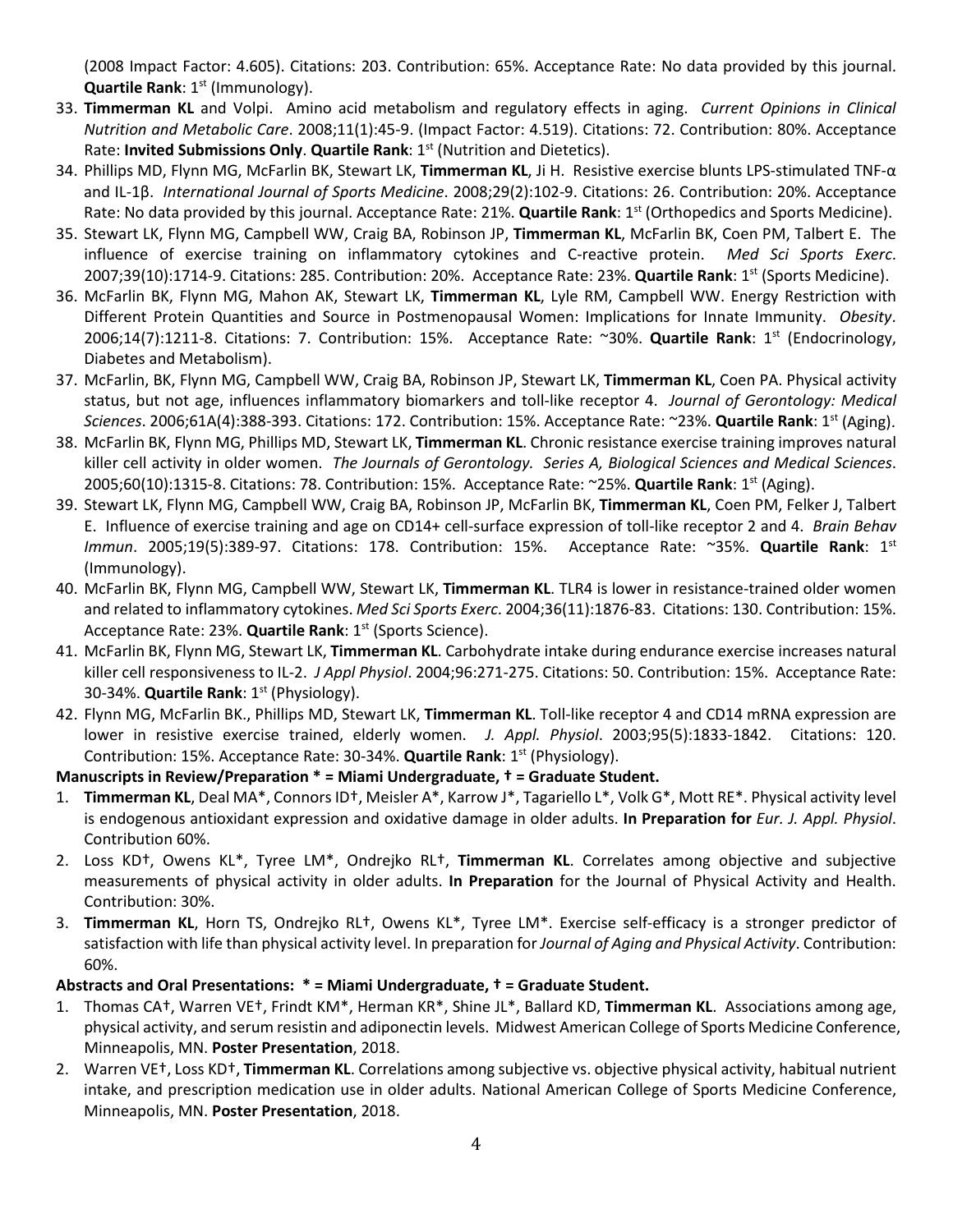- 3. **Timmerman KL**, Ballard KD. Aging- and Obesity-related inflammation: consequences and countermeasures. Midwest American College of Sports Medicine Conference, Grand Rapids, MI. **Symposium Presentation**, 2017.
- 4. Warren VE†, Loss KD†, **Timmerman KL**. Correlations among subjective vs. objective physical activity, habitual nutrient intake, and prescription medication use in older adults. Midwest American College of Sports Medicine Conference, Grand Rapids, MI. **Oral Presentation**, 2017.
- 5. Thomas CA†, Frindt KM\*, Herman KR\*, Shine JL\*, **Timmerman KL**. Associations among age, physical activity, and serum resistin and adiponectin levels. Midwest American College of Sports Medicine Conference, Grand Rapids, MI. **Oral Presentation**, 2017.
- 6. Cashman CJ\*, Rigot MC\*, Warren VE\*, **Timmerman KL**. Predictors of lean body mass and function in older adults. Midwest American College of Sports Medicine Conference, Grand Rapids, MI. **Poster Presentation**, 2017.
- 7. Volk GA**\***, Deal MA**\***, Meisler AJ\*, Karrow JM\*, Good AP\*, Ballard KD, **Timmerman KL**. Altering physical activity influences insulin responses to glucose ingestion. Midwest American College of Sports Medicine Conference, Grand Rapids, MI. **Poster Presentation**, 2017.
- 8. Tyree LM**\***, Owens KL**\***, Horn TS, **Timmerman KL**. Comparative influence of exercise self-efficacy and physical activity on depression in older adults. National American College of Sports Medicine Conference, Denver, CO. **Poster Presentation**, 2017.
- 9. Warren VE†, Rigot MC\*, Loss KD†, Osbun CA\*, **Timmerman KL**. Correlates among physical activity, physical function, and cognitive function in older adults. National American College of Sports Medicine Conference, Denver, CO. **Poster Presentation**, 2017.
- 10. Volk GA**\***, Deal MA**\***, Meisler AJ\*, Karrow JM\*, Good AP\*, Ballard KD, **Timmerman KL**. Effects of varying physical activity level on glucose tolerance testing. National American College of Sports Medicine Conference, Denver, CO. **Poster Presentation**, 2017.
- 11. Loss KD†, Tyree LM\*, Owens KL\*, Warren VE†, **Timmerman KL**. The relationship of physical activity level (self-reported versus objectively measured) with depression, satisfaction with life, and cognitive function in older adults. Correlates among physical activity, physical function, and cognitive function in older adults. National American College of Sports Medicine Conference, Denver, CO. **Poster Presentation**, 2017.
- 12. Deal MA**\***, Karrow JM**\***, Meisler A**\***, Volk GA**\***, **Timmerman KL**. Physical activity level is associated with endogenous antioxidants in older adults. MidWest American College of Sports Medicine Conference, Ft. Wayne, IN. **Poster Presentation**, 2016.
- 13. Volk GA**\***, Deal MA**\***, Ballard KD, **Timmerman KL**. Effects of varying physical activity level on glucose tolerance testing. MidWest American College of Sports Medicine Conference, Ft. Wayne, IN. **Poster Presentation**, 2016.
- 14. Keller RA**\***, Moore JM**\***, Richards JA**\***, Jonas SM**\***, **Timmerman KL**. Correlations among physical activity level, diet, and prescription medication use in older adults. MidWest American College of Sports Medicine Conference, Ft. Wayne, IN. **Poster Presentation**, 2016.
- 15. Loss KD**†**, Tyree LM**\***, Owens KL**\***, Warren VE**†**, **Timmerman KL**. Relationships among physical activity, depression, and cognitive function in older adults. MidWest American College of Sports Medicine Conference, Ft. Wayne, IN. **Poster Presentation**, 2016.
- 16. Tyree LM**\***, Owens KL**\***, Horn TS, **Timmerman KL**. Comparative influence of exercise self-efficacy and physical activity on depression in older adults. MidWest American College of Sports Medicine Conference, Ft. Wayne, IN. **Poster Presentation**, 2016.
- 17. Jonas SM\*, Gurevich AR\*, Richards JA\*, Jonas SM\*, Keller RA\*, Caradonna AR\*, Ondrejko RL†, Phillips B†, **Timmerman KL**. Correlates among physical activity, physical function, diet, depression, and satisfaction with life in older adults. National American College of Sports Medicine Conference, Boston, MA. **Poster Presentation**, 2016.
- 18. Gurevich AR\*, Richards JA\*, Jonas SM\*, Keller RA\*, Caradonna AR\*, Ondrejko RL†, Phillips B†, **Timmerman KL**. Correlations between omega-6:omega-3 fatty acid ratio and physical and cognitive function in older adults. National American College of Sports Medicine Conference, Boston, MA. **Poster Presentation**, 2016.
- 19. Richards JA\*, Jonas SM\*, Keller RA\*, Caradonna AR\*, Ondrejko RL†, Phillips B†, **Timmerman KL**. Correlations among physical activity level, diet, and prescription medication use in older adults. National American College of Sports Medicine Conference, Boston, MA. **Poster Presentation**, 2016.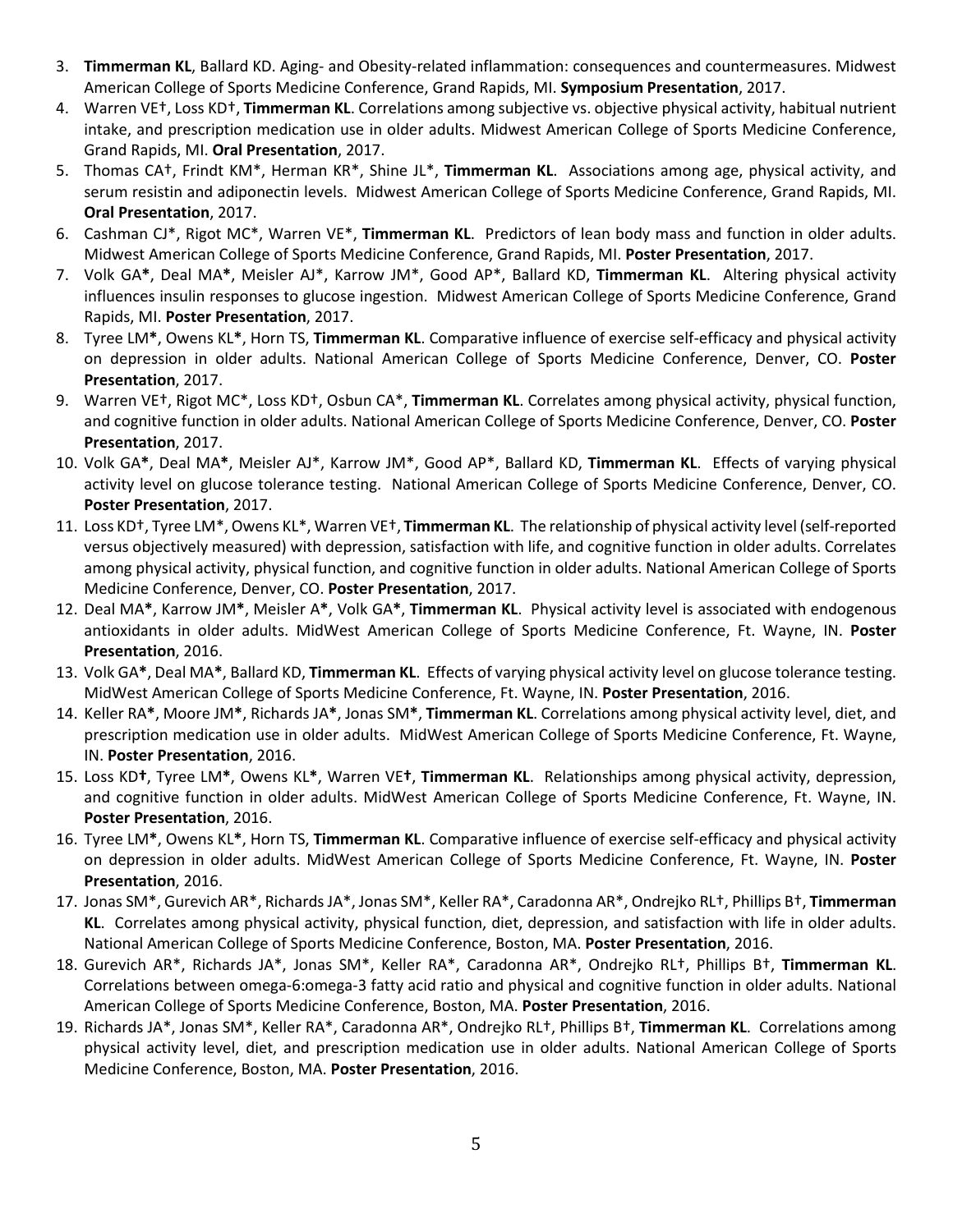- 20. Deal MA\*, Connors ID**†**, Tagariello LC\*, Meisler A, Karrow JM\*, Volk G, **Timmerman KL**. Physical activity and fitness level are associated with superoxide dismutase in older adults. National American College of Sports Medicine Conference, Boston, MA. **Poster Presentation**, 2016.
- 21. Tagariello LC\*, Deal MA\*, Connors ID†, Meisler A\*, Karrow J\*, Volk G\*, Mott RE\*, Timmerman KL. Associations among physical activity level and skeletal muscle endogenous antioxidant content in older adults. Miami University Undergraduate Research Forum. **Poster Presentation,** Spring 2016.
- 22. Tyree LM\*, Owens KL\*, **Timmerman KL**. The relationship of physical activity level (self-reported and objectively measured) with depression, satisfaction with life, and cognitive function in older adults. Miami University Undergraduate Research Forum, Oxford, OH. **Poster Presentation**, Spring 2016.
- 23. Owens KL\*, Tyree LM\*, Horn TS, Ondrejko RL†, **Timmerman KL**. Exercise self-efficacy is a stronger predictor of satisfaction with life than physical activity level. Miami University Undergraduate Research Forum, Oxford, OH. **Poster Presentation**, Spring 2016.
- 24. Deal MA\*, Connors ID**†**, Tagariello LC\*, Karrow JM\*, **Timmerman KL**. Physical activity and fitness level are associated with superoxide dismutase in older adults. Midwest American College of Sports Medicine Conference, Fort Wayne, IN. **Poster Presentation**, 2015.
- 25. Keller RA\*, Ondrejko RL**†**, Kipp JD\*, Connors ID**†**, **Timmerman KL**. Correlates among physical activity, functional capacity, diet, and medication use in older adults. Midwest American College of Sports Medicine Conference, Fort Wayne, IN. **Poster Presentation**, 2015.
- 26. Rigot M\*, Ondrejko RL**†**, Connors ID**†**, Phillips B**†**, **Timmerman KL**. 6-minute walk test is correlated with mental health and well-being in adults aged 65-95 years. Midwest American College of Sports Medicine Conference, Fort Wayne, IN. **Poster Presentation**, 2015.
- 27. Ondrejko RL**†**, Connors ID**†**, Kipp JD\*, Maier ME\*, Freson KM\*, Mossman S\*, Morrison AM\*, Mott RE\*, Bishop AM\*, **Timmerman KL**. Correlates among physical activity, physical function, depressive symptoms, and cognitive function in older adults. American College of Sports Medicine National Conference, San Diego, CA. **Poster Presentation**, 2015
- 28. Connors ID**†**, Mott RE\*, Trivedi RH†, Morrison AM\*, Bishop AM\*, **Timmerman KL**. Skeletal muscle TLR4 and TACE expression is associated with body fat percentage, but not physical activity levelin older adults. American College of Sports Medicine National Conference, San Diego, CA. **Poster Presentation**, 2015.
- 29. **Timmerman KL**. Sarcopenic Obesity: Consequences, Causes, and Countermeasures. The Obesity Society: Obesity Week National Conference, Boston, MA. **Invited Symposium Presentation**, 2014.
- 30. Connors ID†, Mott RE\*, Trivedi RH†, Morrison AM\*, Bishop AM\*, **Timmerman KL**. Body fat percentage is associated with skeletal muscle TLR4 and TACE expression in healthy older adults. Midwest American College of Sports Medicine Conference, Merrillville, IL. **Oral Presentation**, 2014.
- 31. Ondrejko RL†, Connors ID†, Kipp JD\*, Maier KM\*, Freson KM\*, Mossman S\*, Morrison AM\*, Bishop AM\*, **Timmerman KL**. Correlates among physical activity, physical function, depressive symptoms, and cognitive function in older adults. Midwest American College of Sports Medicine Conference, Merrillville, IL. **Oral Presentation**, 2014.
- 32. Connors ID†, Mott RE\*, Trivedi RH†, Combs LC\*, Heilbronn CB\*, Strack MJ\*, Bishop AM\*, Weigand KO\*, **Timmerman KL**. Relationship between cardiorespiratory fitness level and TNF-alpha protein expression in older adults. American College of Sports Medicine National Conference, Orlando, FL, **Oral Presentation**, 2014.
- 33. Connors ID†, Mott RE\*, Trivedi RH†, Combs LC\*, Heilbronn CB\*, **Timmerman KL**. Skeletal muscle TLR4 expression is associated with body fat percentage, but not physical activity level in older adults. Experimental Biology National Conference, San Diego, CA, **Poster Presentation,** 2014.
- 34. Mott RE\*, Combs LC\*, Strack MJ\*, Connors ID†, Trivedi RH†, Heilbronn CB\*, Weigand KO\*, Bishop AM\*, **Timmerman KL**. Relationships among self-reported physical activity, maximal oxygen consumption, and lean body mass in older adults. Midwest American College of Sports Medicine Conference, Merrillville, IL. **Poster Presentation**, 2013.
- 35. **Timmerman KL**, Amonette WE, Markofski MM, Ansinelli HA**†**, Gleason EA**†**. Impaired IL-6 and IL-10 Response to Aerobic Exercise in Patients Recovering from Traumatic Brain Injury. American College Of Sports Medicine National Conference, Indianapolis, IN. **Poster Presentation,** 2013.
- 36. **Timmerman KL**, Dhanani S, Fry CS, Glynn EL, Markofski MM, Rasmussen BB, Volpi E. Nitrate treatment and the skeletal muscle protein anabolic effects of mixed nutrient intake in Older adults. Gerontological Society of America, San Diego, CA. **Poster Presentation**, 2012.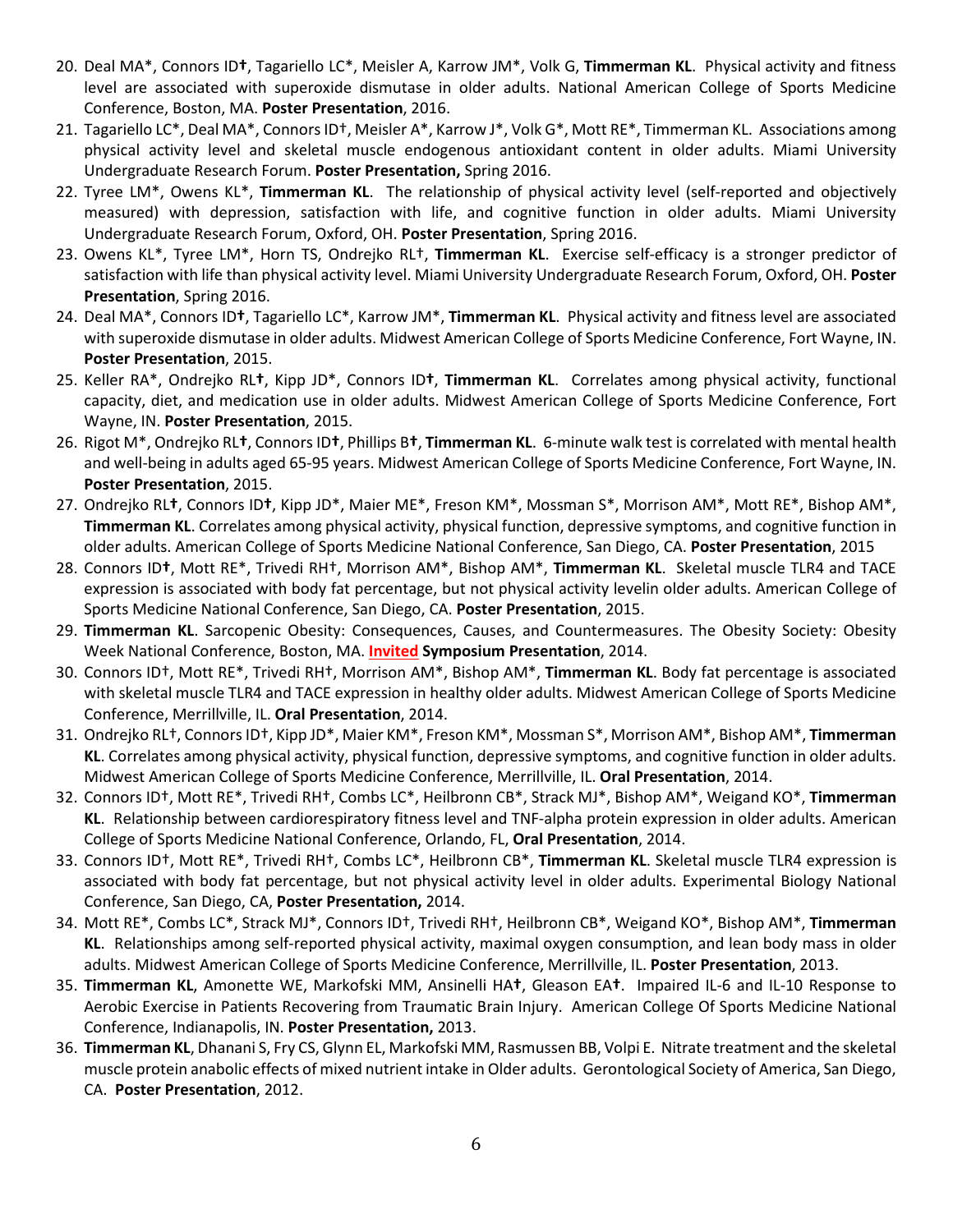- 37. **Timmerman KL**, Markofski MM, West JN, Timmerman JZ, Dickinson JM, Walker DK, Gundermann DM, Reidy PT, Rasmussen BB, Volpi E. Aerobic exercise training reduces skeletal muscle toll-like receptor 4 and inflammation in older adults. American College of Sports Medicine, San Francisco, CA. **Poster Presentation**, 2012.
- 38. **Timmerman KL,** West JN, Markofski MM, Dhanani S, Rasmussen BB, Choksi KB, Barbagelata NA, Volpi E. Chronic heart failure is associated with elevated skeletal muscle inflammation and toll-like receptor 4 signaling. Experimental Biology, San Diego, CA. **Poster Presentation**, 2012.
- 39. **Timmerman KL**. Inflammaging: Can we titrate physical activity to optimize immune function. American College of Veterinary Internal Medicine. Denver, CO. **Invited Oral Presentation**, 2011.
- 40. **Timmerman KL**, Markofski MM, Dhanani S, Fry CS, Dickinson JM, Walker DK, Rasmussen BB, Volpi E. Pharmacologically increasing blood flow does not influence skeletal muscle protein metabolism in healthy older adults. Experimental Biology National Conference.Washington D.C. **Oral Presentation**, 2011**.**
- 41. **Timmerman KL**. Age-related responsiveness to amino acids and other anabolic stimuli. Institute of Food Technologists: Wellness 11. Chicago, IL. **Oral Presentation**, 2011.
- 42. **Timmerman KL**, Dhanani S, Glynn EL, Fry CS, Drummond MJ, Rasmussen BB, Volpi E. Aerobic Exercise Enhances The Muscle Protein Anabolic Effect Of A Mixed Meal In Older Adults. Experimental Biology National Conference. Anaheim, CA. **Oral Presentation**, 2010**.**
- 43. Drummond MJ, Fry CS, Glynn EL, **Timmerman KL**, Volpi E, and Rasmussen BB. Amino Acid Transporter Expression is Increased in Human Skeletal Muscle Following Essential Amino Acid Ingestion, Experimental Biology National Conference. Anaheim, CA. **Oral Presentation**, 2010**.**
- 44. Drummond MJ, Fry CS, Glynn EL, **Timmerman KL**, Dickinson JM, Walker D, Gunderman DM, Volpi E, andRasmussen BB. Aging is associated with a dysregulated human skeletal muscle microRNA-499 and -208b expression following resistance exercise. Experimental Biology, Anaheim, CA, 2010.
- 45. Fry CS, Drummond MJ, Glynn EL, Dickinson JM, Gunderman DM, **Timmerman KL**, Dhanani S, Volpi E, and Rasmussen BB. Skeletal muscle protein synthesis and mTORC1 signaling following resistance exercise in young and older men and women. Experimental Biology, Anaheim, CA, 2010.
- 46. **Timmerman KL**. Anti-inflammatory Effects of Resistance Training. NSCA-ACSM Symposium. American College of Sports Medicine National Conference May. Seattle, Washington. **Oral Presentation**, 2009**.**
- 47. **Timmerman KL**, Lee JL, Dhanani S, Dreyer HC, Glynn EL, Fry CS, Drummond MJ, Rasmussen BB, Volpi E. The anabolic effect of insulin is dependent on its ability to increase blood flow and muscle perfusion in human subjects. Experimental Biology, New Orleans, **Oral presentation**, 2009.
- *48.* Drummond MJ, Fry CS, Glynn EL, Dreyer HC, Dhanani S, **Timmerman KL**, Volpi E, and Rasmussen BB. Rapamycin prevents the post-exercise increase in protein synthesis and alters cell signaling in human skeletal muscle. Experimental Biology, New Orleans, 2009.
- *49.* Fry CS, Glynn EL, Drummond MJ, **Timmerman KL**, Fujita S, Abe T, Sato Y, Dhanani S, Volpi E, and Rasmussen BB. Effects of resistance exercise with blood flow restriction on muscle protein synthesis and mTOR signaling in older men. Experimental Biology, New Orleans, 2009.
- *50.* Glynn EL, Fry CS, **Timmerman KL**, Dhanani S, Drummond MJ, Volpi E, Rasmussen BB. Higher leucine content in an essential amino acid mixture enhances human skeletal muscle mTOR signaling. Experimental Biology, New Orleans, 2009.
- 51. **Timmerman KL**, Lee J, Dhanani S, Dreyer HC, Glynn EL, Fry CS, Drummond MJ, Volpi E. The anabolic effect of insulin is dependent on its ability to increase blood flow and muscle perfusion in young, healthy subjects. Protein Turnover & Proteomics Symposium. **Poster Presentation**, Padua, Italy, 2008.
- *52.* **Timmerman KL**, Fujita S, Sheffield-Moore M, Rasmussen BB, Volpi E. Supraphysiological insulin concentrations overcome insulin resistance of skeletal muscle protein synthesis in older subjects. Poster presentation at Annual Forum on Aging. University of Texas Medical Branch. Galveston, Texas, 2007.
- *53.* **Timmerman KL**. Mechanisms underlying the anti-inflammatory effects of exercise training. Claude D. Pepper Older Americans Independence Center. **Invited Oral Presentation**. University of Texas Medical Branch. Galveston, TX, 2007.
- *54.* **Timmerman KL**, Flynn MG, FACSM, Coen PM, Markofski MM, Pence B, Woodall N. The Influence of Physical Activity Level on Monocyte Subpopulations. ACSM Conference on the Integrative Physiology of Exercise. Indianapolis, IN, 2006.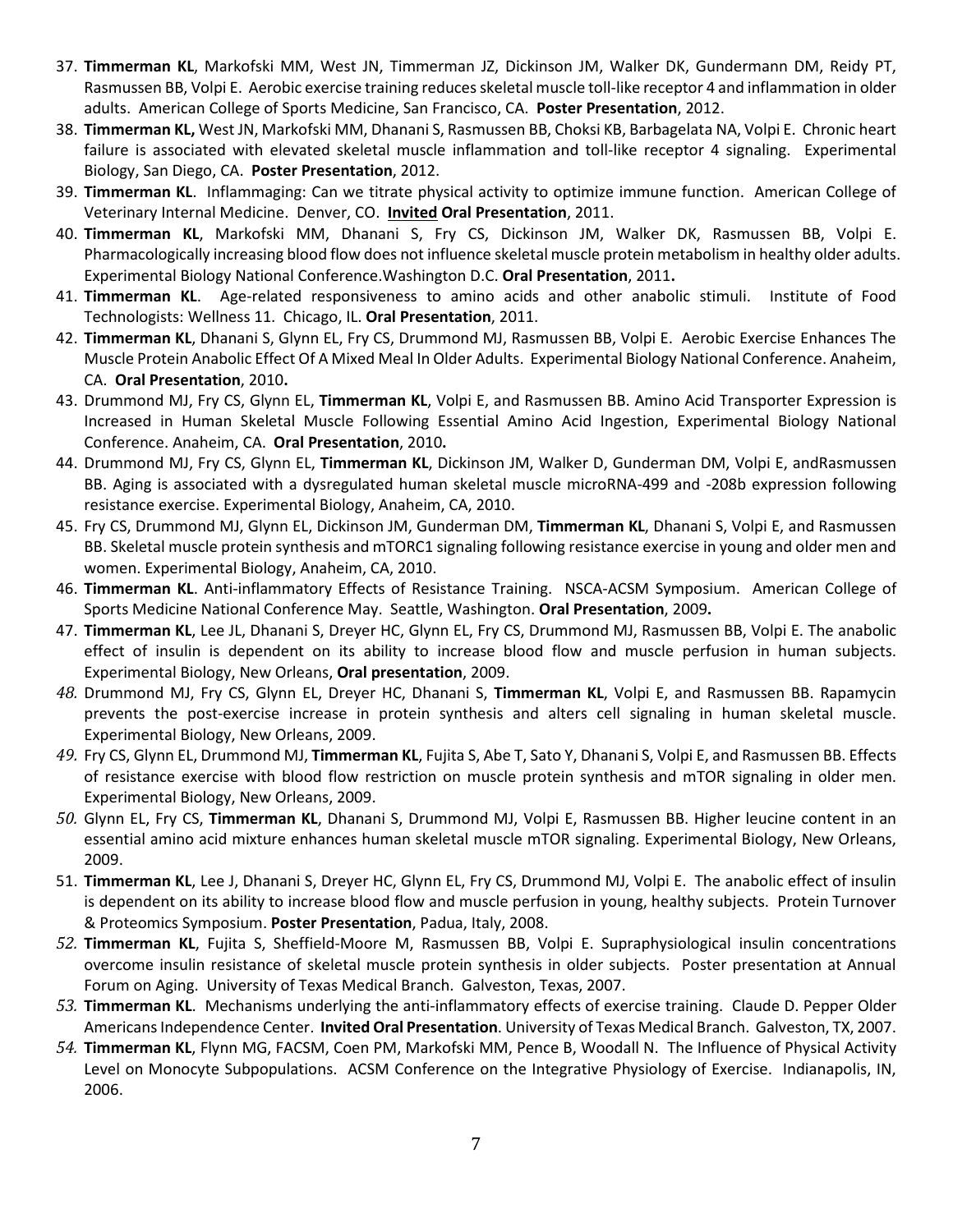# **Editorships:**

International Journal of Kinesiology and Sports Science; Editorial Panel (2013 – Present).

# **Research Funding:**

# **External Grants:**

- 1. **Timmerman KL** (Co-PI), Ballard KD (Co-PI), Miller ME (2018). Influence of low-fat and high-fat dairy consumption on skeletal muscle and systemic inflammation in overweight, pre-diabetic adults. National Dairy Council. \$188,901 (Pre-Proposal Accepted May 2018; Invited to Submit Full Proposal: July 2018).
- 2. Ballard KD (PI), **Timmerman KL** (Co-I), Miller BE (Co-I), Bruno R (Co-I) (2018). Impact of Alterations in Habitual Physical Activity on Vascular Endothelial Function and Insulin Sensitivity in Obese and Non-obese Adults. National Institutes of Health AREA (R15) Submission. \$452,454 (In Review. Submitted Feb. 2018).
- 3. **Timmerman KL (PI)**, Miller ME (Co-I) (2017). Influence of aerobic training and weight loss on skeletal muscle inflammatory markers and muscle protein balance in older adults. National Institutes of Health AREA (R15) Submission. \$433,500 (**Funded**). Impact Score: 22; Percentile Rank: 7%.
- 4. **Timmerman KL** (Co-PI), Ballard KD (Co-PI) (2017). Influence of increased dairy consumption on skeletal muscle and systemic inflammation in overweight and obese pre-diabetic adults. National Dairy Council. \$184,000 (Not Funded).
- 5. **Timmerman KL** (2016). Independent and combined influence of weight loss with or without exercise training on skeletal muscle inflammation in obese, older adults. The Obesity Society/Weight Watchers Karen Miller-Kovach Research Grant. (Letter of Intent). \$50,000. (Not Funded).
- 6. **Timmerman KL** (2016). Influence of Aerobic Training and Weight Loss on Skeletal Muscle Inflammatory Markers and Muscle Protein Balance in Older Adults. National Institutes of Health AREA (R15) Submission. \$299,693. (Not Funded: Received Impact Score of 30 and Percentile Rank = 16%. Resubmitted in Spring 2017).
- 7. **Timmerman KL** (2015). Connections among physical activity, skeletal muscle inflammation, and anabolic resistance in older adults. American Federation of Aging Research (Letter of Intent) \$10,000. (Not Funded).
- 8. **Timmerman KL** (2014). The influence of soy protein supplementation on skeletal muscle inflammation and anabolic responsiveness. DuPont Young Investigator Award: Nominated by DuPont Nutrition and Health to Submit an Application. \$50,000. Passed Pre-review. (Went to Full Review: Not Funded).
- 9. **Timmerman KL** (2014). The influence of physical activity level on skeletal muscle inflammation and muscle protein balance in healthy, older adults. National Institutes of Health AREA (R15) Submission. \$299,938. (Not Funded).
- 10. **Timmerman KL** (2014). TACE: a regulator of muscle protein balance and inflammation in older adults. American College of Sports Medicine Foundation Grant. \$10,000 (Not Funded).
- 11. **Timmerman KL** (2013). Connections among physical activity, skeletal muscle inflammation, and anabolic resistance in older adults. American Federation of Aging Research (Letter of Intent) \$10,000. (Not Funded).
- 12. **Timmerman KL** (2013). Exercise, inflammation, and skeletal muscle protein balance—it takes a Toll. American Diabetes Association Research Accelerator Award. \$1,575,000 (Not Funded).
- 13. **Timmerman KL** (2013). Effect of soy isoflavones on skeletal muscle inflammation and insulin resistance. National Institutes of Health AREA (R15) Submission. \$355,000 (Not Funded).
- 14. **Timmerman KL** (2011). Influence of exercise training on skeletal muscle inflammation in heart failure patients. National Institutes of Health Career Development (K01) Submission. \$600,925. (Not Funded).
- 15. **Timmerman KL** (2010). The influence of exercise training on TLR4 and inflammation. Claude D. Pepper Older Americans Independence Center Pilot Program. \$23,000 (**Funded**).

# **Internal Grants:**

- 1. **Timmerman KL** (2017). Influence of aerobic training and weight loss on skeletal muscle inflammatory markers and muscle protein balance in older adults. Committee on Faculty Research: Graduate Assistantship. (Not Funded).
- 2. **Timmerman KL** (2017). The influence of diet-induced weight loss and/or exercise training on skeletal muscle inflammation and anabolic resistance in obese, older adults. Salary for Summer 2017. (**Funded**).
- 3. **Timmerman KL**, Miller B, Ballard KD, Shi H, Ward RM (2016). Influence of weight loss on skeletal muscle inflammation and anabolic resistance in obese, older adults. EHS Interdisciplinary Research Grant. \$10,000 (**Funded**).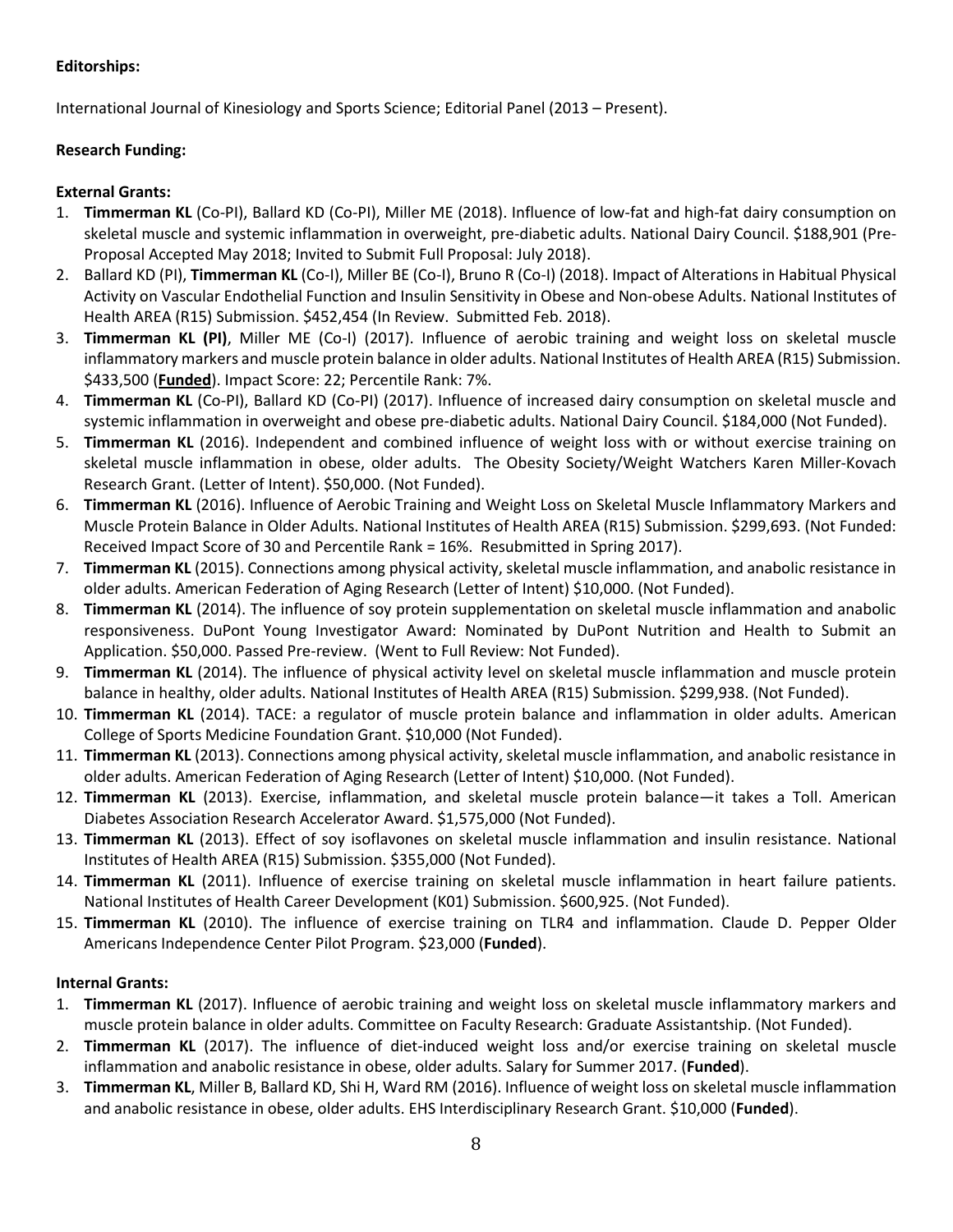- 4. **Timmerman KL** (2014). Mechanisms underlying impaired muscle protein maintenance in older adults. Assigned Research Appointment-Off Campus Fall 2014 – 2015 (**Funded**).
- 5. **Timmerman KL** (2014). Mechanisms underlying impaired muscle protein maintenance in older adults. College of Education Health and Society: Research Grant Seed Grant. \$4,920 (**Funded**).
- 6. **Timmerman KL** (2013). The influence of physical activity level on skeletal muscle inflammation in older adults. Committee on Faculty Research: Summer Research Appointment. Salary for Summer 2013. (**Funded**).
- 7. **Timmerman KL** (2013). The influence of physical activity level on skeletal muscle inflammation in older adults. Committee on Faculty Research: Graduate Assistantship. (**Funded**).
- 8. **Timmerman KL** (2013). The influence of physical activity level on skeletal muscle inflammation in older adults. Committee on Faculty Research: Grants to Promote Research. \$2,947 (**Funded**).
- 9. **Timmerman KL** (2013). The influence of physical activity level on skeletal muscle inflammation in older adults. College of Education, Health and Society: Research Seed Grant \$4,827. (**Funded**)
- 10. **Timmerman KL** (2013). College of Education, Health, and Society Mentoring Grant. \$500. (**Funded**) **Purpose**: Funds were used for visit to Ball State's Human Performance Laboratory to facilitate interaction and potential collaborative efforts with highly respected and well-funded researchers in muscle physiology.

#### **Honors and Awards:**

- Awarded Fellow (Research Pathway) status with the American College of Sports Medicine (2018)
- Elected to Board of Directors (Member-at-Large) for Midwest American College of Sports Medicine (2017)
- Nominated for DuPont Industries Young Investigators Award (2014)
- Named to Translational Research Scholars Program, University of Texas Medical Branch (2011)
- Named Sealy Center on Aging Fellow, University of Texas Medical Branch (2008)
- AARP Scholars Program Awardee (2006)
- Carol J. Widule Outstanding Scholar Awardee, Purdue University (2006)
- Dale Hanson Mentorship Awardee, Purdue University (2006)

| i EAGHING (E000. 3/2 01 2/2 311100 2012) |                             |                  |                                             |                 |            |                   |                                           |  |
|------------------------------------------|-----------------------------|------------------|---------------------------------------------|-----------------|------------|-------------------|-------------------------------------------|--|
| Semester                                 | Format                      | Course<br>Number | Title                                       | Credit<br>Hours | Enrollment | %Course<br>Taught | Instructor<br>Effectiveness<br>(Out of 4) |  |
| Spring 18                                | Lecture                     | <b>KNH 382</b>   | Exerc. Testing & Prescription               | 4               | 30         | 100               | 3.76                                      |  |
| Spring 18                                | Lecture                     | <b>KNH 668</b>   | Adv. Phys. And Biophysics of Human Activity | 3               | 24         | 100               | 3.56                                      |  |
| J-term 18                                | Online                      | <b>KNH 209</b>   | <b>Medical Terminology</b>                  | 3               | 18         | 100               | 3.67                                      |  |
| Fall 17                                  | Lecture                     | <b>KNH 621</b>   | Research Foundations in Kines, & Health     | 3               | 25         | 100               | 3.56                                      |  |
| Fall 17                                  | Lecture                     | <b>KNH 382</b>   | Exerc. Testing & Prescription               | 4               | 56         | 100               | 3.49                                      |  |
|                                          | (2 sections)                |                  |                                             |                 |            |                   |                                           |  |
| Summer 17                                | Online                      | <b>KNH382</b>    | Exerc. Testing & Prescription               | 4               | 10         | 100               | 4.00                                      |  |
| Spring 17                                | Lecture<br>(2 sections)     | <b>KNH 382</b>   | Exerc. Testing & Prescription               | 4               | 65         | 100               | 3.47                                      |  |
| Spring 17                                | Seminar                     | KNH 453/553X     | Curr. Topics in Exerc. Sci.                 | 3               | 8          | 100               | 4.00                                      |  |
| J-term 17                                | Online                      | <b>KNH 209</b>   | <b>Medical Terminology</b>                  | 3               | 14         | 100               | 3.50                                      |  |
| Fall 16                                  | Lecture                     | <b>KNH382</b>    | Exerc. Testing & Prescription               | 4               | 33         | 100               | 3.83                                      |  |
| Fall 16                                  | Seminar                     | KNH 453/553X     | Curr. Topics in Exerc. Sci.                 | 3               | 19         | 100               | 3.75                                      |  |
| Summer 16                                | Online                      | <b>KNH382</b>    | Exerc. Testing & Prescription               | 4               | 20         | 100               | 3.70                                      |  |
| Spring 16                                | Lecture                     | <b>KNH 468</b>   | Phys. And Biophysics of Human Activity      | 3               | 36         | 100               | 3.43                                      |  |
| Spring 16                                | Seminar                     | KNH 453/553X     | Curr. Topics in Exerc. Sci.                 | 3               | 14         | 100               | 3.71                                      |  |
| Spring 16                                | Lecture                     | <b>KNH 668</b>   | Adv. Phys. And Biophysics of Human Activity | 3               | 14         | 100               | 3.44                                      |  |
| J-term 16                                | Online                      | <b>KNH 209</b>   | <b>Medical Terminology</b>                  | 3               | 17         | 100               | 2.83                                      |  |
| Fall 15                                  | Lecture                     | <b>KNH 621</b>   | Research Foundations in Kines, & Health     | 3               | 30         | 100               | 3.10                                      |  |
| Fall 15                                  | Lecture                     | <b>KNH 382</b>   | Exerc. Testing & Prescription               | 4               | 33         | 100               | 3.47                                      |  |
| Summer 15                                | Online                      | <b>KNH382</b>    | Exerc. Testing & Prescription               | 4               | 15         | 100               | 3.63                                      |  |
| Spring 15                                | Lecture                     | <b>KNH 468</b>   | Phys. And Biophysics of Human Activity      | 3               | 27         | 100               | 3.47                                      |  |
| Spring 15                                | Lecture                     | <b>KNH 382</b>   | Exerc. Testing & Prescription               | $\overline{4}$  | 33         | 100               | 3.50                                      |  |
| J-term 15                                | Online                      | <b>KNH 209</b>   | <b>Medical Terminology</b>                  | 3               | 17         | 100               | 3.00                                      |  |
| Fall 14                                  | <b>Research Appointment</b> |                  |                                             |                 |            |                   |                                           |  |

#### **TEACHING (Load: 3/2 or 2/2 since 2012)**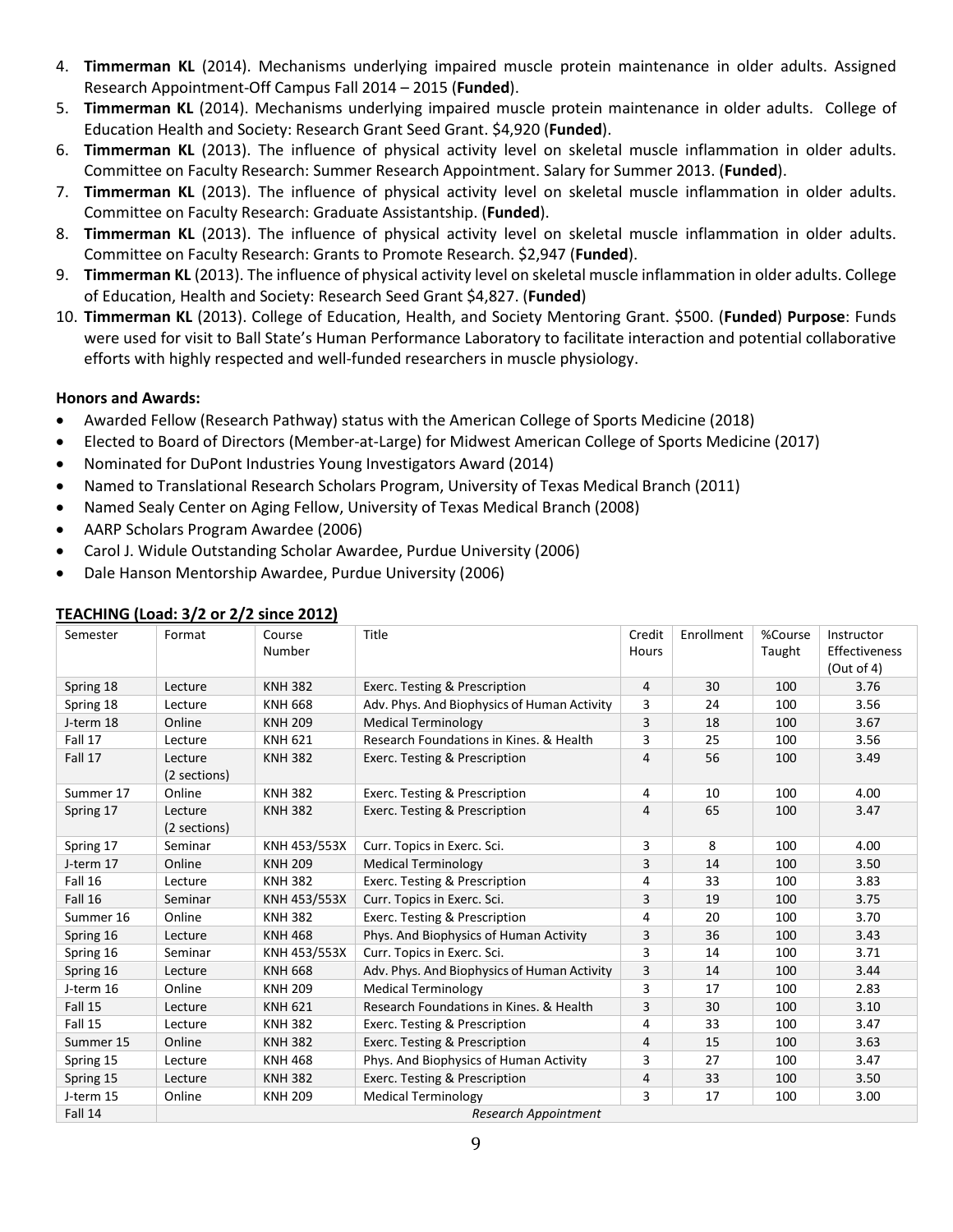| Summer 14 | Online                  | <b>KNH 382</b> | Exerc. Testing & Prescription | 4            | 18 | 100 | 3.50 |
|-----------|-------------------------|----------------|-------------------------------|--------------|----|-----|------|
| Spring 14 | Lecture<br>(2 sections) | <b>KNH 382</b> | Exerc. Testing & Prescription | 4            | 66 | 100 | 3.55 |
| Spring 14 | Seminar                 | KNH 453/553X   | Curr. Topics in Exerc. Sci.   | 3            | 10 | 100 | 3.50 |
| Fall 13   | Lab                     | KNH 682        | Lab Techniques in Ex. Sci.    | <sup>1</sup> | 9  | 20  | N/A  |
| Fall 13   | Lecture<br>(2 sections) | <b>KNH 382</b> | Exerc. Testing & Prescription | 4            | 67 | 100 | 3.59 |
| Spring 13 | Lecture<br>(2 sections) | <b>KNH 382</b> | Exerc. Testing & Prescription | 4            | 62 | 100 | 3.50 |
| Fall 12   | Lecture<br>(2 sections) | <b>KNH 382</b> | Exerc. Testing & Prescription | 4            | 61 | 100 | 3.50 |

# **SERVICE**

# **Service to the Profession**

1. Participation in State or Regional, National, or International Programs

#### *Board Membership*

- **Co-chair**, American College of Sports Medicine Interest Group: Physiological & Biological Mechanisms Underlying Health & Performance. (2016 – Present)
- **Member-at-large**, Board of Directors for the Midwest Chapter of the American College of Sports Medicine. (2016 – Present).

# *Chair or Co-Chair Scientific Sessions*

- American College of Sports Medicine, Midwest Conference (2015). Chaired Session: The nitrate-nitrite-nitric oxide pathway: who benefits from beet juice? (Symposium).
- Experimental Biology National Conference (2014). Chaired Session: Obesity: Physical Activity and Chronic Disease (Symposium).
- American College of Sports Medicine, National Conference (2013). Session: Training Strategies and Performance (Thematic Poster Session)
- American College of Sports Medicine, Midwest Conference (2013). Chaired Session: Physical Activity Assessment in Pregnancy? (Free Communication Session)

# 2. Invited to Review Abstracts for Conference

- American College of Sports Medicine, Midwest Conference (MWACSM 2018)
- American College of Sports Medicine, Midwest Conference (MWACSM 2017)
- American College of Sports Medicine, Midwest Conference (MWACSM 2016)
- American College of Sports Medicine, Midwest Conference (MWACSM 2015)
- American College of Sports Medicine, Midwest Conference (MWACSM 2014)
- American College of Sports Medicine, Midwest Conference (MWACSM 2013)

# 3. Invited Conference Discussant

Lifestyle Interventions and Independence For Elders (LIFE) Symposium Role: Invited Discussant (March  $26<sup>th</sup> - 27<sup>th</sup> 2012$ )

# 4. Manuscript Reviews:

- Medicine and Science in Sports and Exercise
- Journal of Strength and Conditioning Research
- **Nutrients**
- Journal of Gerontology: Medical Sciences
- Journal of Gerontology: Biological Sciences
- Journal of Clinical Nutrition
- Sports Medicine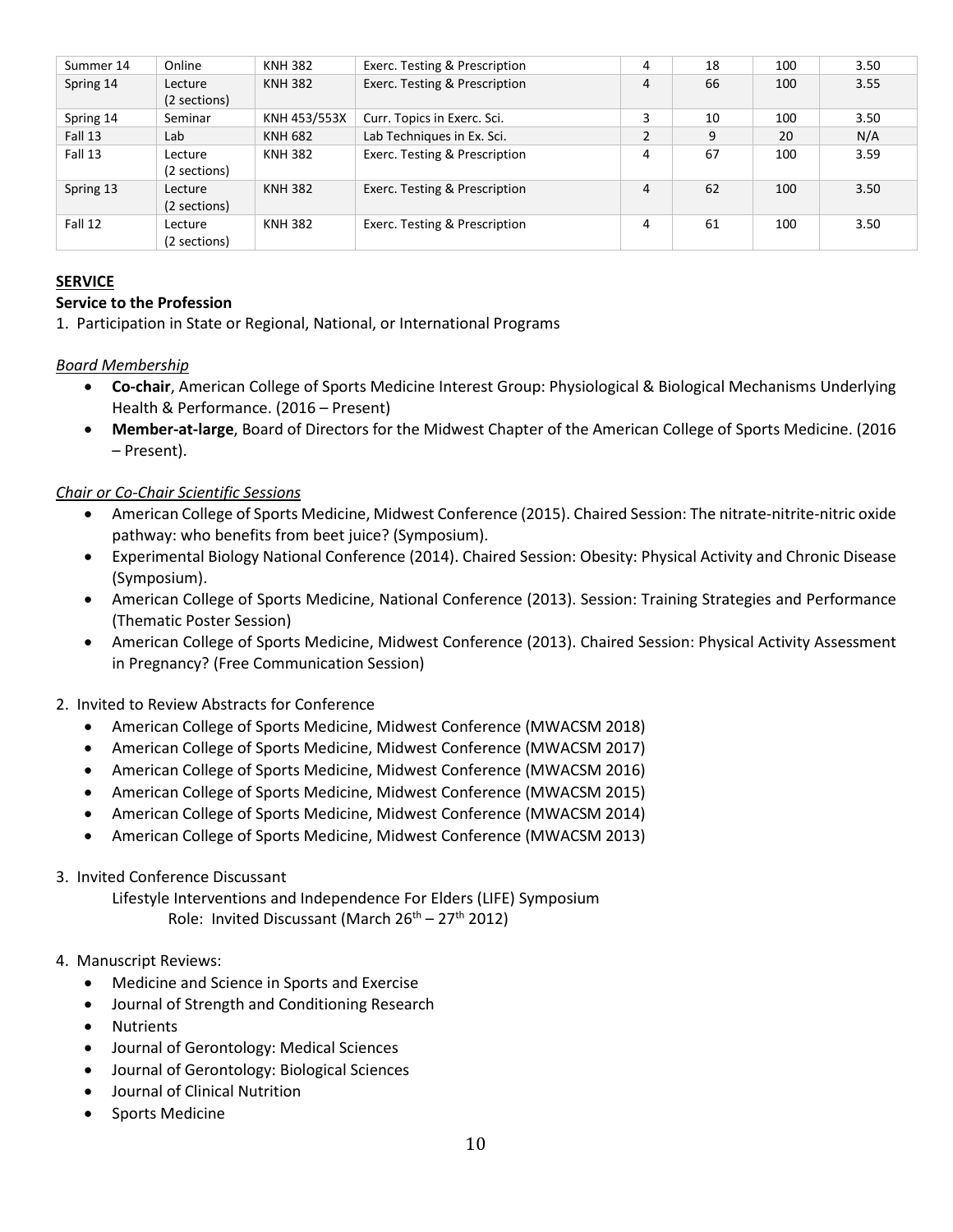- International Journal of Kinesiology & Sports Science
- The Journal of Gerontology
- European Journal of Endocrinology
- BioMed Central Physiology
- The Journal of Nutrition
- European Journal of Applied Physiology
- The Journal of Applied Physiology
- Nutrition Research
- **Medicines**
- 5. Membership in Professional Societies
	- American College of Sports Medicine
	- The Obesity Society
	- American Diabetes Association

# **Service to the University**

- 1. Departmental Service
	- Kinesiology Program Area Leader (2016-Present)
		- o Coordinate course schedules for Kinesiology faculty
		- o Develop and coordinate annual assessment of Student Learning Objectives
		- o Attend Chair's Advisory Committee meetings
		- o Meet with prospective students
		- KNH Search Committee for Assistant/Associate Professor in Nutrition (2018)
			- o Co-Chair for position targeted to begin August 2019
		- KNH Search Committee for Visiting Assistant Professor in Kinesiology (2018)
			- o Committee member for position beginning August 2018
		- KNH Search Committee for Assistant/Associate Professor in Public Health (2017)
			- o Role: Committee member, successful search (Phillip Smith, start date: August 2018)
		- KNH Search Committee for Assistant/Associate Professor in Public Health (2016)
		- o Role: Committee member, successful search (Paul Branscum started August 2017)
		- KNH Search Committee for Assistant Professor in Exercise Science (2014)
			- o Role: Chaired successful search (Dr. Kevin Ballard started August 2015)
		- KNH Search Committee for Visiting Assistant Professor (2014)
			- o Role: Committee member, successful search (Lamia Scherzinger started August 2014)
		- KNH Personnel Committee (Elected: 2014 2016)
		- KNH Governance Committee (Elected: 2014 –present)
		- KNH Graduate Committee (Elected: 2013 2014, 2016-present)
- 2. Divisional Service
	- EHS Grants and Research Fellow (Beginning Fall Semester 2018)
	- EHS Leadership Scholars Committee (2013-present)
	- Dean's Faculty Advisory Council (Alternate) (2015-2017)
	- Make it Miami Participant (2014-present)
- 3. University Service
	- University Institutional Review Board Member (2017 present)
	- Office of Research for Undergraduates Committee Member (2015-Present)
	- University Appeals Board (2015-2017)